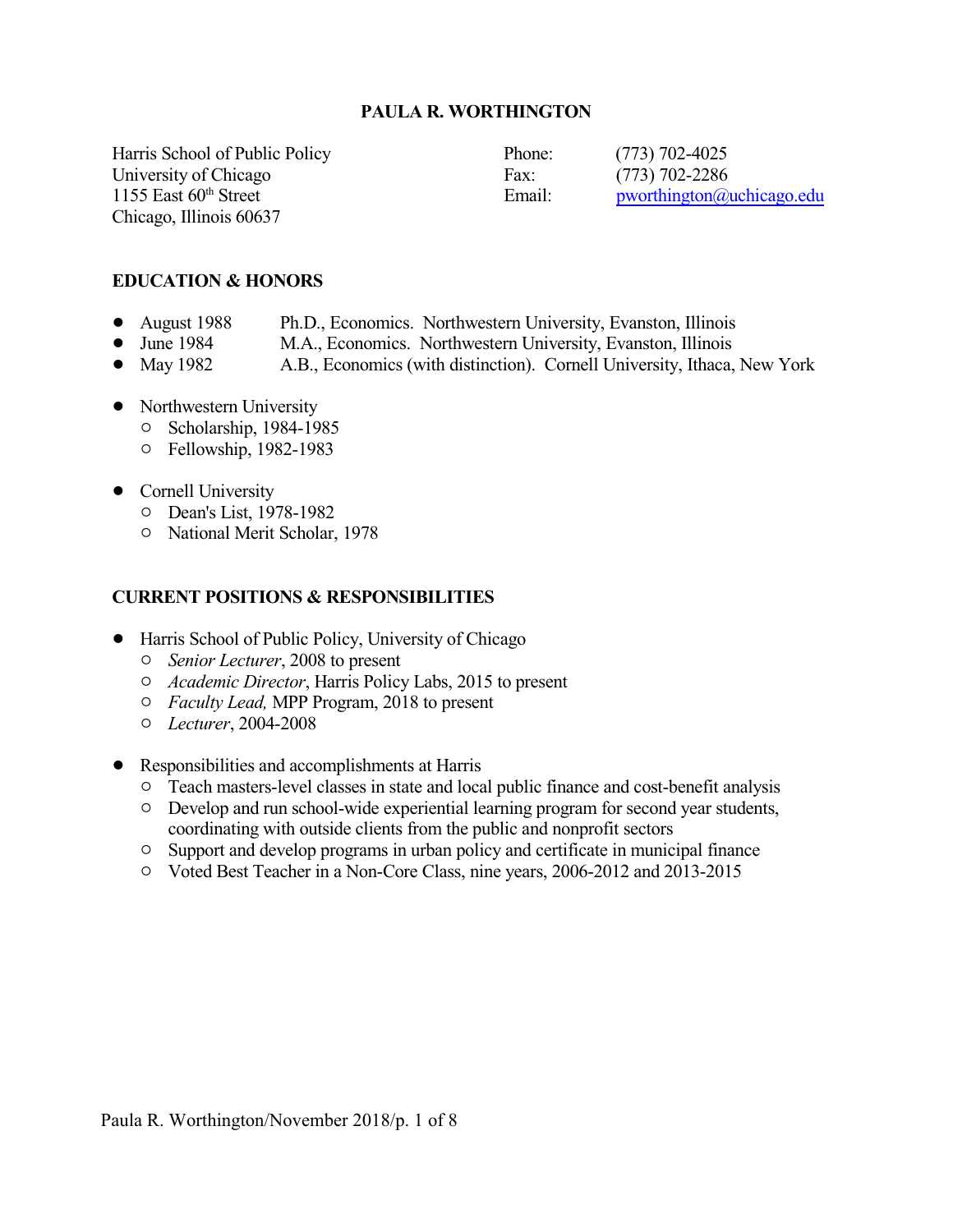## **PREVIOUS POSITIONS**

- ! **Council of Economic Advisers**, Executive Office of the President " *Senior Economist*, July 2017 to June 2018
- ! **Department of Economics, Northwestern University,** Lecturer, 2001-2004; Visiting Assistant Professor, 1990-1991; Lecturer (part-time, University College), 1985 and 1986-1988; Teaching Assistant, 1983-1984
- ! **Economic Research Department, Federal Reserve Bank of Chicago**, Research Officer and Economic Advisor, 1998-2000; Senior Research Economist and Research Officer, 1994- 1998 (President's Award for Excellence, Spring 1997); Senior Economist, 1993-1994; Economist, 1991-1993; Consultant, 1990-1991
- ! **Banking Studies Department, Federal Reserve Bank of New York**, Economist, 1988-1990
- ! **Department of Economics, Loyola University of Chicago**, Lecturer (part-time), summers 1986 and 1987
- ! **Oakton Community College**, Lecturer (part-time), summer 1984

## **REFEREED PAPERS**

- ! "Investment, Cash Flow, and Sunk Costs," *Journal of Industrial Economics* 43, 1 (March 1995): 49-62.
- ! "Investment and Market Power." *International Journal of Industrial Organization* 10, 2 (June 1992): 309-318.
- ! "Strategic Investment and Conjectural Variations." *International Journal of Industrial Organization* 8, 2 (June 1990): 315-328.
- ! "On the Distinction Between Structure and Conduct: Adjustment Costs, Concentration, and Price Behavior." *Journal of Industrial Economics* 38, 2 (December 1989): 235-238.

# **OTHER PUBLICATIONS**

- ! "Transform Illinois: What does 'efficient government' mean, anyway?", Metropolitan Planning Council's *Transform Illinois* series, July 17, 2015; [http://www.metroplanning.org/news/blog-post/7179.](http://www.metroplanning.org/news/blog-post/7179)
- ! "Should Chicago End or Embrace 'Dibs'?", *DNAInfo Chicago*, February 3, 2015; [http://www.dnainfo.com/chicago/20150203/logan-square/should-chicago-end-or-embrace-di](http://www.dnainfo.com/chicago/20150203/logan-square/should-chicago-end-or-embrace-dibs-join-dibs-debate) [bs-join-dibs-debate](http://www.dnainfo.com/chicago/20150203/logan-square/should-chicago-end-or-embrace-dibs-join-dibs-debate).
- "Fiscal and economic consequences of failure to implement P.A. 98-0599," report prepared for the Attorney General of the State of Illinois, August 2014.
- "Regional collaboration, local action needed in tri-state planning," Metropolitan Planning Council's *The Cities that Work* series, July 24, 2012; <http://metroplanning.org/news-events/blog-post/6480>.
- ! "One Region, Two Plans? How Chicagoland Can Take Economic Flight," *Chicago Policy Review*, March 12, 2012; [http://chicagopolicyreview.org/2012/03/12/one-region-two-plans-how-chicagoland-can-take](http://chicagopolicyreview.org/2012/03/12/one-region-two-plans-how-chicagoland-can-take-economic-flight)[economic-flight](http://chicagopolicyreview.org/2012/03/12/one-region-two-plans-how-chicagoland-can-take-economic-flight).

Paula R. Worthington/November 2018/p. 2 of 8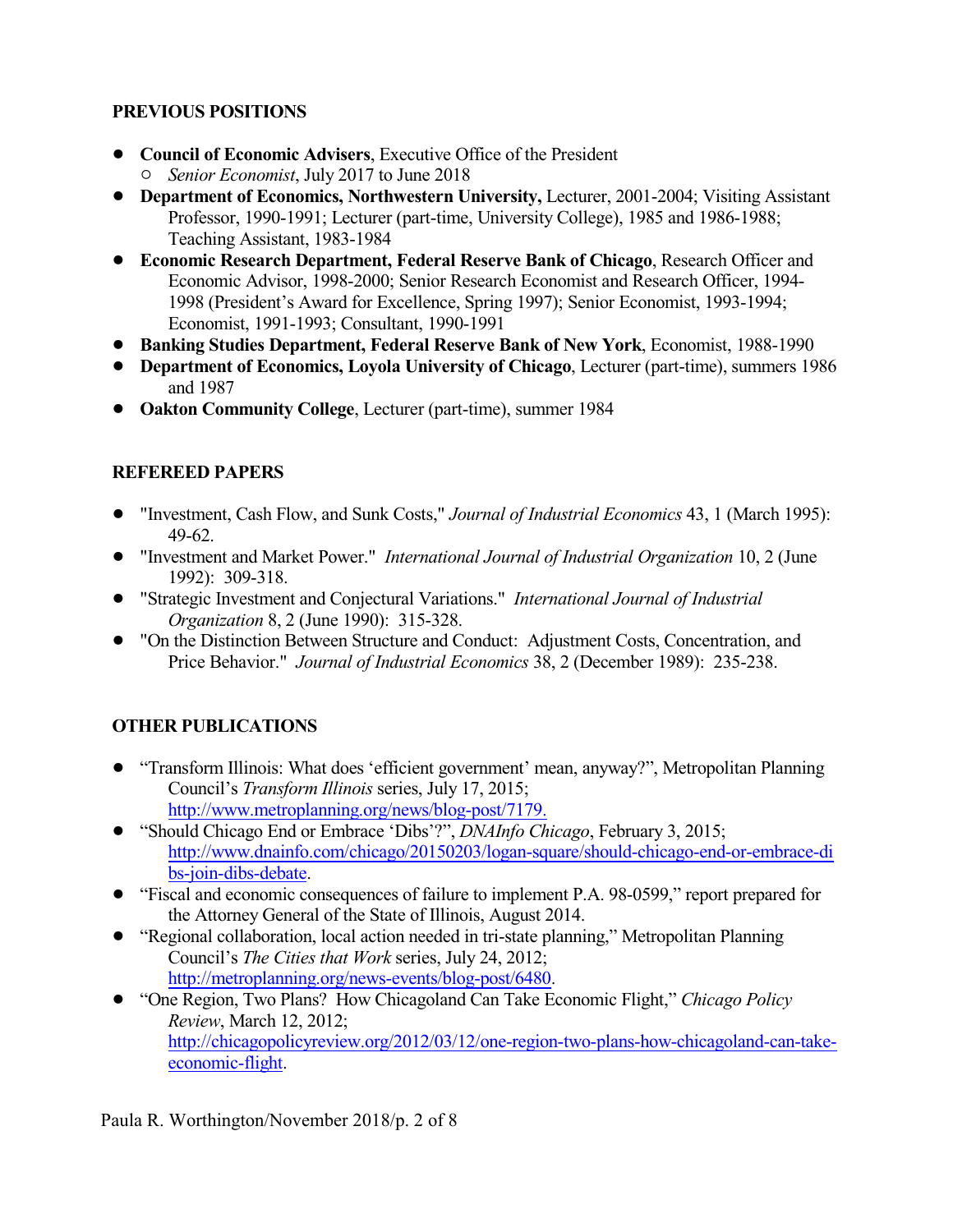## **OTHER PUBLICATIONS (continued)**

- ! *The Chicago Tri-State Metropolitan Area, United States*, contributor to Chapter 6, "Effective Institutional Arrangements in the Tri-State Region," Organization for Economic Cooperation and Development, March 2012.
- ! "In Defense of Dibs," *The Expired Meter,* February 6, 2009, <http://theexpiredmeter.com/2009/02/in-defense-of-dibs/>.
- ! "Productivity in the manufacturing sector," Federal Reserve Bank of Chicago, manuscript, October 2000.
- ! "The value of relationships between small firms and their lenders." Federal Reserve Bank of Chicago working paper 99-29, December 1999.
- ! "When government guarantees don't help: the role of adverse selection," with Elijah Brewer III, Hesna Genay, and William E. Jackson III, manuscript, June 1999.
- ! "Changes in inventory and output volatility since the early 1990s," manuscript, March 1999.
- ! "The increasing importance of retailers' inventories." *Economic Perspectives*, Federal Reserve Bank of Chicago, Vol. 22, Issue 3 (1998:3): 2-12.
- ! "Issues in funding the activities of small firms through SBICs," with Elijah Brewer III, Hesna Genay, and William E. Jackson III. *Chicago Fed Letter*, Federal Reserve Bank of Chicago, Number 113 (January 1997).
- "The security issue decision: Evidence from small business investment companies," with Elijah Brewer III, Hesna Genay, and William E. Jackson III. Working paper 96-27, December 1996, Federal Reserve Bank of Chicago.
- ! "How are small firms financed? Evidence from small business investment companies," with Elijah Brewer III, Hesna Genay, and William E. Jackson III. *Economic Perspectives*, Federal Reserve Bank of Chicago, 20, 6 (November/December 1996): 2-18.
- ! "Performance and access to government guarantees: the case of small business investment companies," with Elijah Brewer III, Hesna Genay, and William E. Jackson III. *Economic Perspectives*, Federal Reserve Bank of Chicago, 20,5 (September/October 1996): 16-32.
- ! "Performance of Special Purpose Financial Institutions," *Summary of the Conference on Bank Structure and Competition*, Federal Reserve Bank of Chicago, 1996: 41-44.
- ! "Mortgage Financing and Community Development," *Summary of the Conference on Bank Structure and Competition*, pp. 28-31, Federal Reserve Bank of Chicago, 1995.
- ! "Loan Market Innovations," *Summary of the Conference on Bank Structure*, pp. 36-38, Federal Reserve Bank of Chicago, 1994.
- ! "Introduction" to special issue on Asian economic integration, with K. Thomas Liaw, co-editor, *American Asian Review* 11:4 (Winter 1993): 1-8.
- ! "Debt in the 1990s," with Francesca Eugeni and Steven Strongin. *Chicago Fed Letter*, Federal Bank of Chicago, May 1993, Number 69.
- ! "Recent Trends in Corporate Leverage." *Economic Perspectives*, Federal Reserve Bank of Chicago, 17, 3 (May/June 1993): 24-31.
- ! "Retail Banking: A Recent History and an International Perspective." In *International Competitiveness of U.S. Financial Firms: The Dynamics of Financial Industry Change*, pp. 137-165. Federal Reserve Bank of New York staff study, May 1992.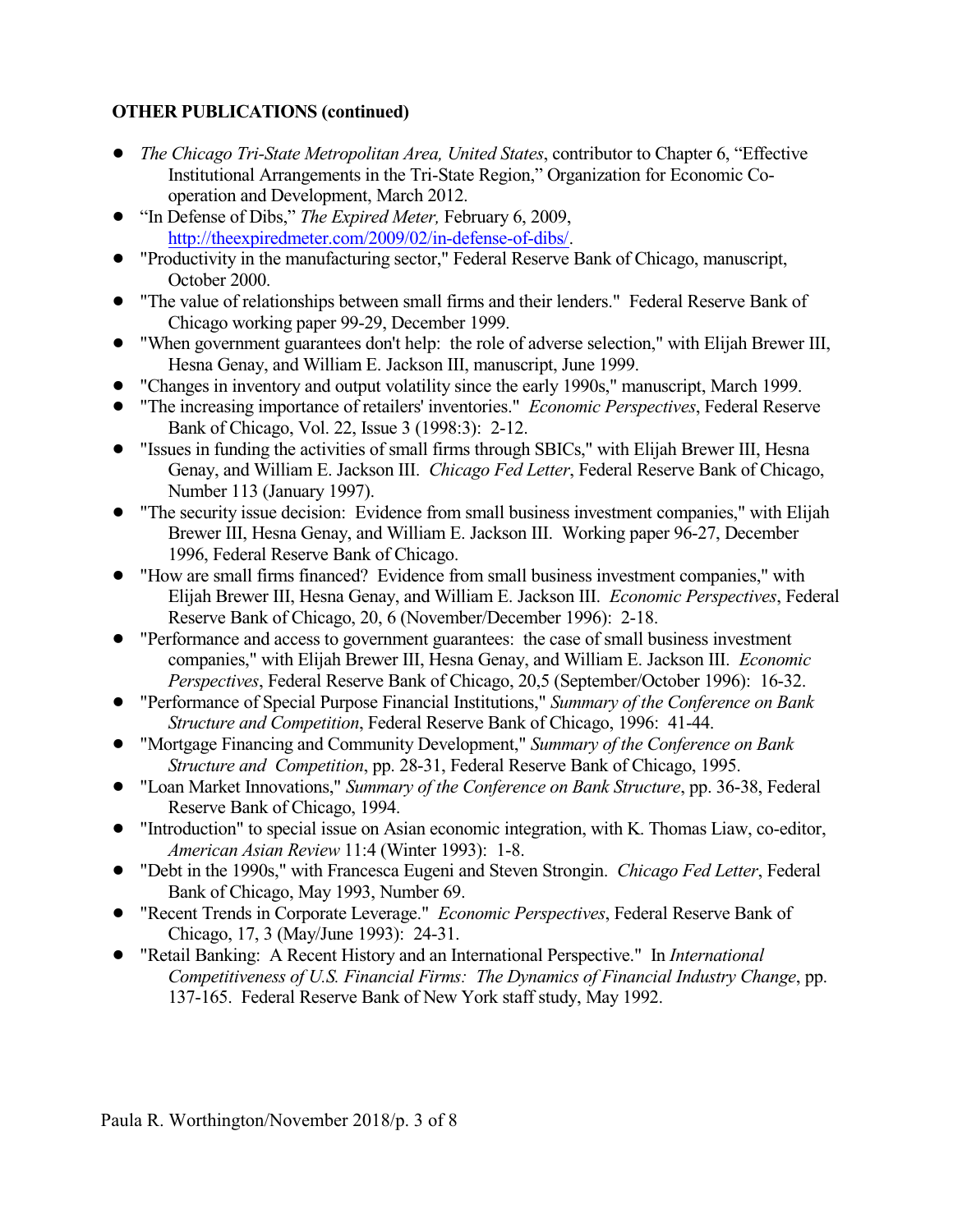### **OTHER PUBLICATIONS (continued)**

- ! "Investment, GNP, and Real Exchange Rates." *Economic Perspectives* Federal Reserve Bank of Chicago, 15,4 (July/August 1991): 2-10.
- ! "Competitiveness in Retail Banking Markets." (With M.E. Gaske; M.S. Godfrey; E.J. Rooney; and A.J. Schneider) In *International Competitiveness of U.S. Financial Firms: Products, Markets, and Conventional Performance Measures*, pp. 106-129. Federal Reserve Bank of New York staff study, May 1991.

# **CONFERENCES AND SEMINARS**

- ! "When funding small businesses is unprofitable: Evidence from small business investment companies"; Financial Management Association meeting, Chicago, Illinois, October 1998; Purdue University, Department of Economics, October 1998.
- ! "The increasing importance of retailers' inventories"; Illinois Economic Association meeting, Chicago, Illinois, October 1998.
- ! "Performance and access to government guarantees: the case of small business investment companies"; Conference on Bank Structure and Competition, Federal Reserve Bank of Chicago, May 1996.
- ! "Inflation, Uncertainty, and Capital Accumulation"; Federal Reserve's Macroeconomics meeting, Federal Reserve Bank of New York, October 1995.
- ! "Small Firm Finance and Small Business Investment Companies"; Federal Reserve's Business Analysis meeting, Federal Reserve Bank of New York, October 1994.
- ! "Investment and Market Imperfections"; Federal Reserve Board of Governors workshop, May 1992; Federal Reserve's Business Analysis meeting, Federal Reserve Bank of Philadelphia, October 1992; revision titled "Investment, Cash Flow, and Sunk Costs" presented at the American Economics Association meetings, Boston, Massachusetts, January 1994, and published in March 1995.
- ! "Sources of Interindustry Differences in Investment in the United States Manufacturing Sector"; Eastern Economics Association meeting, Baltimore, Maryland, March 1989; Hunter College, Department of Economics, February 1990; University of Wisconsin-Milwaukee, Department of Economics, February 1990; portions revised and published as "Investment and Market Power," June 1992.
- ! "Strategic Investment in the U.S. Manufacturing Sector"; North American Economics and Finance Association meeting, Chicago, Illinois, December 1987; portions revised and published as "Strategic Investment and Conjectural Variations," June 1990.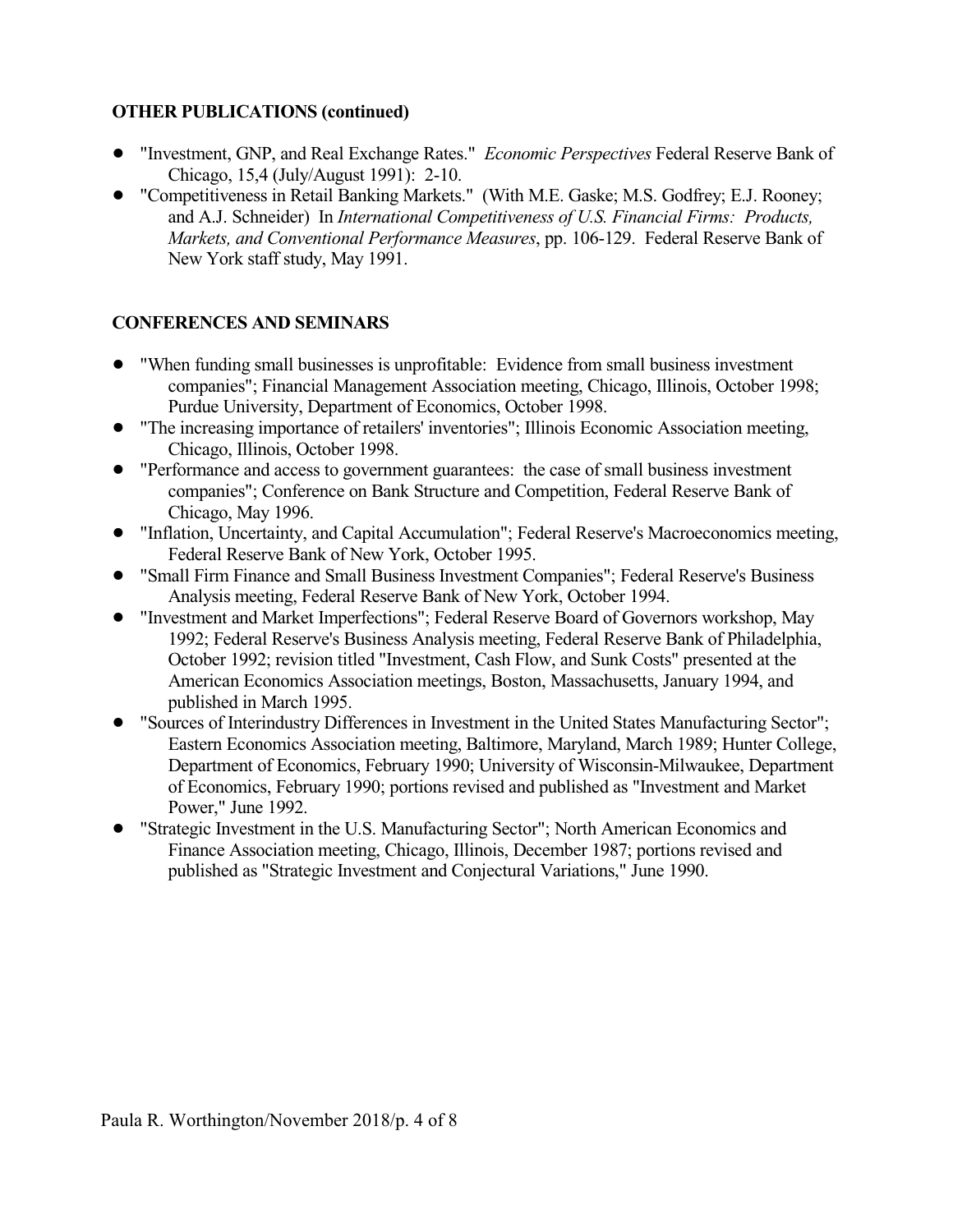## **CONFERENCE PAPER DISCUSSIONS**

- ! "Exploring the Fiscal Space of Cities: Case Studies," College of Urban Planning and Public Affairs at University of Illinois Chicago and the Federal Reserve Bank of Chicago, August 8, 2014.
- ! "A Quick (and Not Too Dirty) Way to Compare States in Terms of Business Tax Burden," and "Tax Burden and the Mismeasurement of State Tax Policy," National Tax Association meetings, Chicago, Illinois, November 2003.
- ! "Using Observable Default Risk to Explain Interest Rate Variation," Midwest Economics Association meetings, Chicago, Illinois, March 2002.
- ! "Do Small Banks Have an Advantage in Lending? An Examination of Business Lending Performance by Large and Small Banks," Financial Management Association meetings, Seattle, Washington, October 2000.
- ! "Troubled Banks, Impaired Investment: The Case of Japanese FDI," Federal Reserve System Committee on Financial Structure and Regulation, Federal Reserve Bank of New York, September 2000.
- ! "Intermediation and Vertical Integration." Financial Management Association meetings, Chicago, Illinois, October 1998.
- ! "Firm Size and the Impact of Profit-Margin Uncertainty on Investment: Do Financing Constraints Play a Role?" Federal Reserve's Macroeconomics meeting, Federal Reserve Bank of Chicago, May 1997.
- ! "Loan Market Innovations." Conference on Bank Structure and Competition, Federal Reserve Bank of Chicago, May 1994.

# **OTHER PRESENTATIONS AND APPEARANCES**

- ! Panelist, "Referendum Real Estate Transfer Tax Proposal," League of Women Voters, Evanston, Illinois, October 14, 2018.
- ! Moderator, "Transformer Awards," Transform Illinois, Metropolitan Planning Council, Chicago, Illinois, October 11, 2018.
- "Infrastructure Challenges in the Tri-State Region," Fourth Annual Summit on Regional Competitiveness, Alliance for Regional Development, Chicago, Illinois, November 17, 2016.
- ! Strengthening the finances of states and municipalities: lessons from Mexico and the United States," Chicago Harris Alumni in Mexico City, October 28, 2015.
- ! Moderator, Municipal CFO Forum, Harris School of Public Policy, Chicago, Illinois. November 2014, "Financial Communications"; May 2014, "Regulations, Ratings, and Investments"; November 2013, "Managing Labor Issues"; May 2013, "Economic Development Strategies: What Works and Why?"; November 2012, "Innovations in Infrastructure Finance"; April 2012, "Public Sector Pensions"
- ! "A Case for Greater Cooperation?" panelist, Marquette University Law School's conference, "Milwaukee's Future in the Chicago Megacity," July 17, 2012.
- ! "Reflections on Emanuel's First Year," panelist, Harris School Alumni Association's panel on Urban Policy, University of Chicago, June 2, 2012.
- "Last Lecture," invited speaker, Public Policy Students Association, Harris School of Public Policy, May 2011.

Paula R. Worthington/November 2018/p. 5 of 8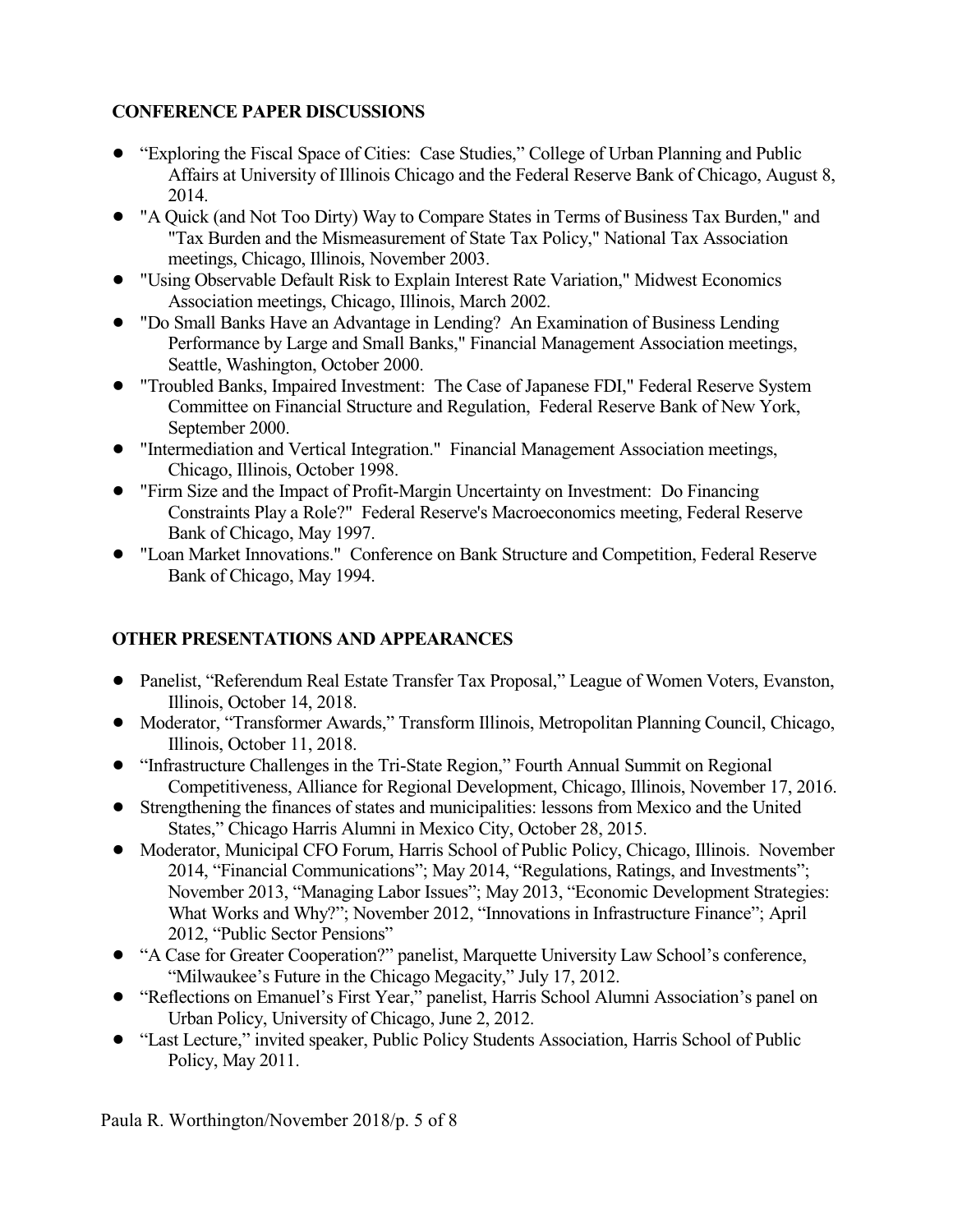## **OTHER PRESENTATIONS AND APPEARANCES (continued)**

- ! "Chicago's Financial Challenges," presentation at *The Future of the City* symposium, University of Chicago, February 1, 2011.
- ! "Infrastructure Panel," moderator, India Leadership Summit, Booth School of Business, University of Chicago, May 2009.
- ! "News Analysis with Eddie Arruza, *Chicago Tonight*, Channel WTTW, February 18, 2009, member of panel discussing economic stimulus package.
- ! "Property tax relief and burden shifting: Examples and consequences," State of Illinois Property Tax Reform and Relief Task Force, November 2008.
- ! "News Analysis with Eddie Arruza," *Chicago Tonight*, Channel WTTW, October 11, 2007; member of panel discussing Chicago's latest budget.
- ! "Public-Private Partnerships: Benefits, Risks, and Opportunities," Deloitte Professor Perspective Series, April 2007, Chicago, Illinois.
- ! "Economic outlook"; Middle Market Deal Makers Conference, Chicago, Illinois, July 2000; Federal Reserve Bank of Chicago Academic Advisory Council meeting, June 2000; Advisory Council on Agriculture, Labor, and Small Business, Chicago, Illinois, September 1998; Federal Reserve Bank of Chicago Board of Directors meeting, July 1998; Advisory Council on Agriculture, Labor, and Small Business, Chicago, Illinois, March 1997; American Copper Council meeting, Chicago, Illinois, September 1995.

# **OTHER TEACHING AND ADVISING**

- Executive education
	- " Civic Leadership Academy, Office of Civic Engagement, University of Chicago, "State and local government finance," March 2015, March 2016, and May 2017.
	- " Professional Certificate in Municipal Finance, Harris School, March 2017.
	- $\circ$  COMFAMA at the University of Chicago, "Public-private partnerships," May 2015.
	- <sup>O</sup> Twenty-First Century Institute, Oak Brook, Illinois, Beijing Public Administration delegation, "Fiscal policy and state and local governments," July 30, 2013; and Guangzhou delegation, "State and local government finance," September 12, 2013.
	- <sup>o</sup> Graham School, University of Chicago, Shenzhen group, "Topics in regulation," October 7-8, 2013.
	- <sup>o</sup> University of Chile executive education program, "Topics in Policy Analysis," June 2007; April 2008; and April 2009.
- Independent studies (MPP students at Harris School of Public Policy)
	- <sup>o</sup> Amanda Posner, fall 2006; Min Joo Kang, spring 2007; Christine Kolb, spring 2008; Allison Ryan, winter 2011; Angelina Benson-Glanz, spring 2011; Amanda Dunker, spring 2011; Bryn Murray, spring 2011; Gabriel Schneider, spring 2011; Yaqi Niu, fall 2013; Chasse Rehwinkel, spring 2015; Kazuya Fukuhara, spring 2015; Prabawo Aichiro, fall 2015; Ellen Byrne, winter 2016; Aviva Rosman, spring 2016.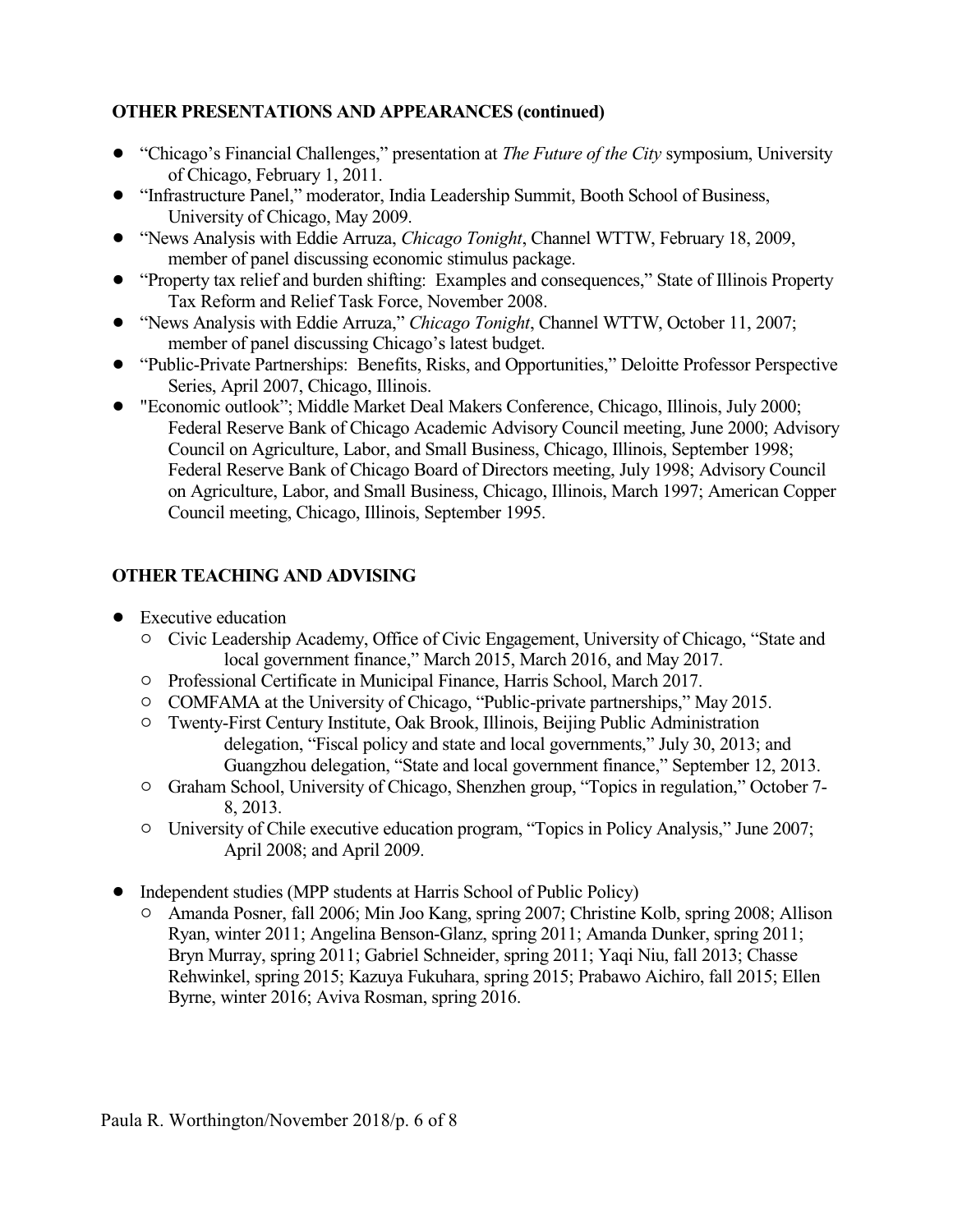#### **OTHER TEACHING AND ADVISING (continued)**

- Thesis advising/committees (at Harris School unless otherwise noted)
	- O Beth Munnich, 2<sup>nd</sup> reader for MPP honors thesis, spring 2008; Kseniya Khovanova, dissertation committee at University of Illinois, Chicago, spring 2010; Chanelle Yamada, 2<sup>nd</sup> reader for MPP honors thesis, spring 2011; Jake Grubman, advisor for undergraduate honors thesis at University of Chicago, spring 2011; Joshua Glonek, advisor for MPP honors thesis, spring 2012; Tejus Shankar, advisor for undergraduate honors thesis at University of Chicago, spring 2013; Bradley Crawford, advisor for MPP honors thesis, spring 2013; Julie Cooper, advisor for MPP honors thesis, spring 2014; Pedro Gerson, advisor for MPP honors thesis, spring 2014; Yu Shi, dissertation committee at University of Illinois, Chicago, 2014- 2016; Masahiro Mamiya, advisor for MPP honors thesis, spring 2016.

#### **PROFESSIONAL SERVICE**

- ! Refereeing and reviewing: *American Economic Review; International Journal of Industrial Organization*; *Journal of Industrial Economics*; *Journal of International Money and Finance*; *Journal of Money, Credit, and Banking;* John Wiley and Sons; Pearson Prentice Hall; Cambridge University Press; McGraw Hill; Addison Wesley; Oxford University Press; M.E. Sharpe.
- Harris School
	- $\circ$  Review committee for PPSA/Amy Brosnan Fellowship awards
	- O Deans Challenge, 2004-2007, 2009, 2011-2012
	- <sup>o</sup> BallotReady social new venture, 2015-2016
	- $\circ$  Public Policy Challenge advising, on-going
- Local government and nonprofits
	- <sup>o</sup> Metropolitan Planning Council, Advisory Group regarding Chicago Area Waterway System (CAWS), 2017; Regional Planning and Investments Committee, Member, 2010- 2015, 2018-present; Chair, 2015-2017; Integrated Water Resources Management Lake Zurich task force, 2011-2012.
	- <sup> $\circ$ </sup> State of Illinois, Budgeting for Results Commission, 2015-2017; 2018-present
	- <sup>O</sup> Pew Charitable Trusts, Results First Initiative, 2014
	- <sup>o</sup> State of Illinois, Attorney General's Office, 2014
	- $\circ$  World Business Chicago Plan for Economic Growth and Jobs Strategy Team #8 on Innovative Infrastructure Investments, 2012-2015
	- <sup> $\degree$ </sup> Cook County Frontline Award Selection Committee, Spring 2011
	- $\circ$  Illinois Tax Foundation's Research Advisory Council, 2009-2011
	- " Chicago Metropolitan Agency for Planning's Financial Plan Resource Group, 2008-2009